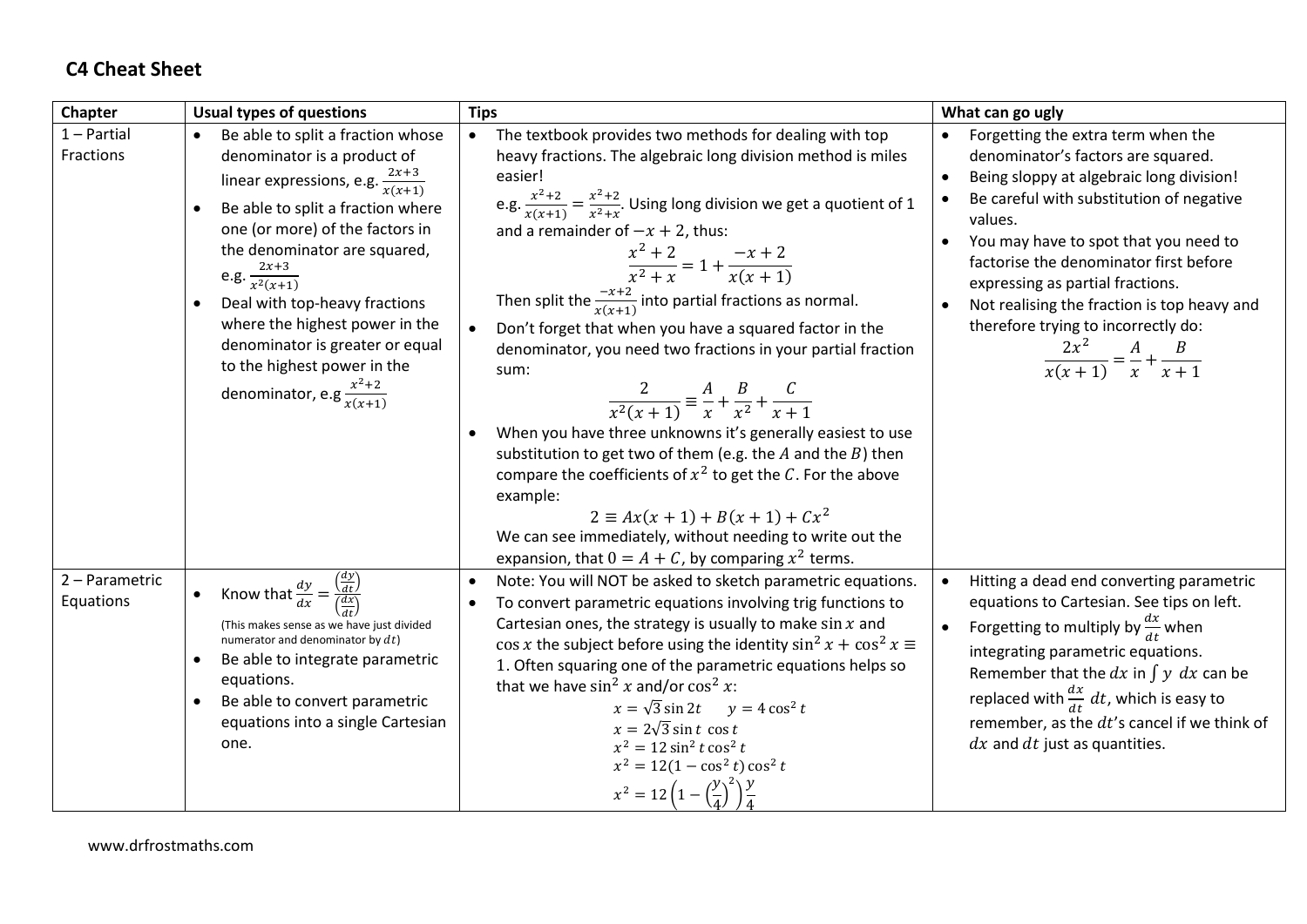3 – Binomial Expansion Expanding out an expression of the form (1 + ) , where is negative or fractional.

- Expanding out an expression of the form  $(a + kx)^n$ , where  $a$ needs to be factorised out first.
- Finding the product of two Binomial expansions, e.g.

$$
\frac{\sqrt{1+x}}{\sqrt{1-x}} \to (1+x)^{\frac{1}{2}}(1-x)^{-\frac{1}{2}}
$$

• 
$$
(1 + kx)^n = 1 + n(kx) + \frac{n(n-1)}{2!} (kx)^2 + \frac{n(n-1)(n-2)}{3!} (kx)^3 + \cdots
$$

Your expression may be a binomial expansion in disguise, e.g.

$$
\frac{1}{\sqrt{1-2x}} = (1-2x)^{-\frac{1}{2}} = 1 + \left(-\frac{1}{2}\right)(-2x) + \frac{-\frac{1}{2} \times -\frac{3}{2}}{2!}(-2x)^2 + \cdots
$$

 When the first term is not 1, you have to factorise this number out, raised to the power outside the brackets. e.g.

$$
(4+5x)^{\frac{1}{2}} = 4^{\frac{1}{2}} \left( 1 + \frac{5}{4} x \right)^{\frac{1}{2}}
$$

$$
= 2 \left[ 1 + \frac{1}{2} \left( \frac{5}{4} x \right) + \cdots \right]
$$

Ensure the outer brackets are maintained till the very end, when you expand them out.

 When finding the product of two expansions, then if you needed up to the  $x^2$  term, then you only need to find up to the  $x^2$  term in each of the two expansions. Only consider things in the expansion which are up to  $x^2$ . e.g.

$$
\sqrt{\frac{1+x}{1-x}} = \frac{\sqrt{1+x}}{\sqrt{1-x}} = (1+x)^{\frac{1}{2}}(1-x)^{-\frac{1}{2}}
$$
  
\n
$$
(1+x)^{\frac{1}{2}} \approx 1 + \frac{1}{2}x - \frac{1}{8}x^{2}
$$
  
\n
$$
(1-x)^{-\frac{1}{2}} \approx 1 + \frac{1}{2}x + \frac{3}{8}x^{2}
$$
  
\n
$$
(1+x)^{\frac{1}{2}}(1-x)^{-\frac{1}{2}} \approx \left(1 + \frac{1}{2}x - \frac{1}{8}x^{2}\right)\left(1 + \frac{1}{2}x + \frac{3}{8}x^{2}\right)
$$
  
\n
$$
= 1 + \frac{1}{2}x + \frac{3}{8}x^{2} + \frac{1}{2}x + \frac{1}{4}x^{2} - \frac{1}{8}x^{2}
$$
  
\n
$$
= 1 + x + \frac{1}{2}x^{2}
$$

Many things!

- Lack of brackets when squaring/cubing things, e.g. you need  $(2x)^3 = 8x^3$  not  $2x^3$
- With say  $(3 + 4x)^{-1}$ , forgetting to raise the 3 you factor out to the power of -1.
- Forgetting to put the factorial in the denominators of the Binomial coefficients (a common error is  $\frac{\Box}{3}$  instead of  $\frac{\Box}{3!}$ )
- Being careless in using your calculator when simplifying coefficients.
- Be ridiculously careful with signs!
- Accidentally forgetting the minus in the power when expanding say  $\frac{1}{(x+1)^2}$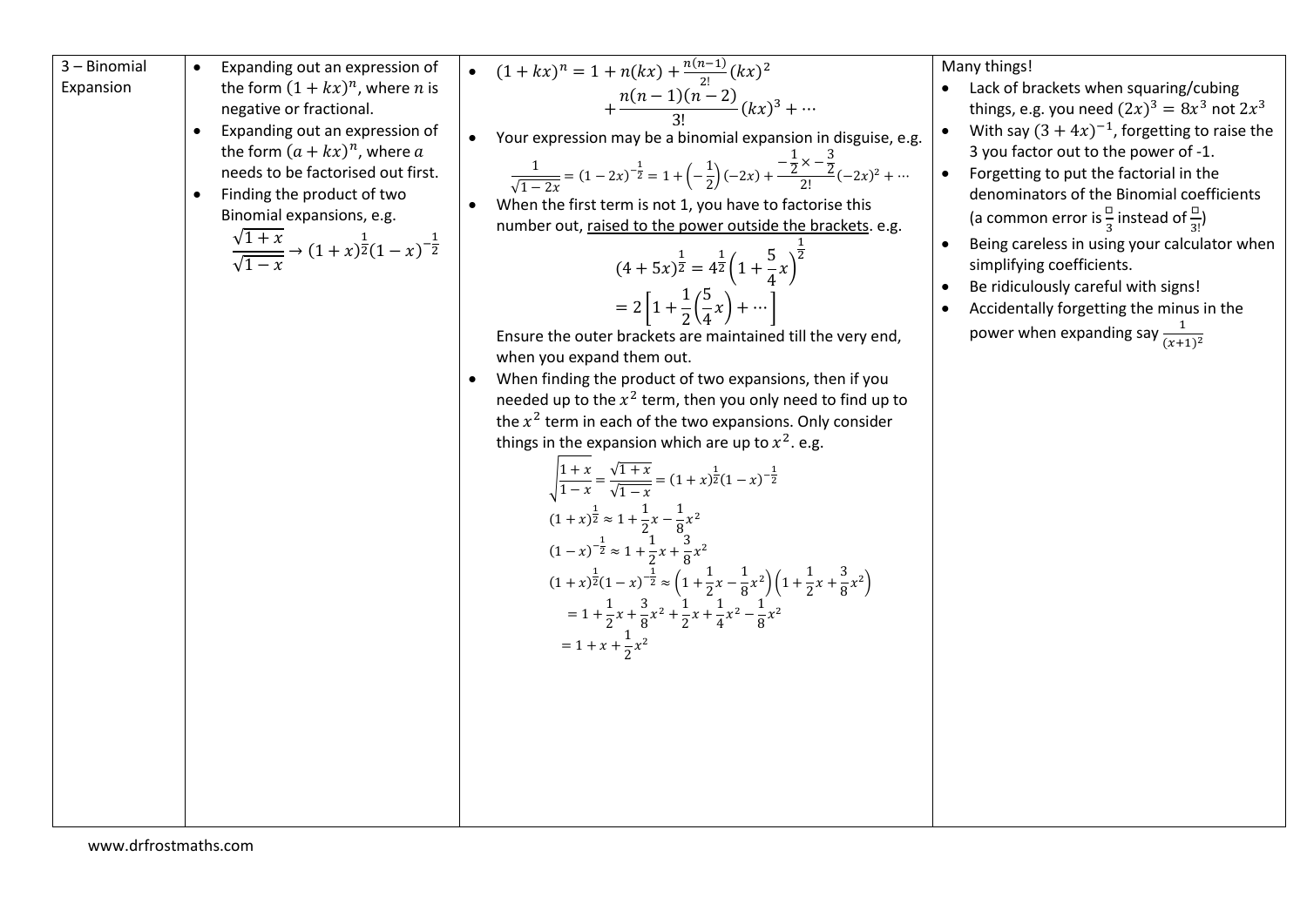| $4 -$           |           | Appreciate that $y = a^x$                                                  | Example of implicit differentiation (which involves collecting                                                                  | $\bullet$ | A classic is to accidentally treat $x$ or $y$ as                                            |
|-----------------|-----------|----------------------------------------------------------------------------|---------------------------------------------------------------------------------------------------------------------------------|-----------|---------------------------------------------------------------------------------------------|
| Differentiation |           | represents 'exponential growth'                                            | the $\frac{dy}{dx}$ terms on one side and factorising it out):                                                                  |           | constants rather than variables, when                                                       |
|                 |           | when $a > 1$ , and 'exponential                                            | "Given that $xy^2 + 2y = x^2$ , find $\frac{dy}{dx}$ ."                                                                         |           | differentiating implicitly. Note that                                                       |
|                 |           | decay' when $0 < a < 1$ (and<br>from C3, know the graphs for               | Differentiating both sides with respect to $x$ :                                                                                |           | $\frac{d}{dx}(ax) = a$ if a is a constant, but $\frac{d}{dx}(xy) =$                         |
|                 |           | each).                                                                     | $x\left(2y\frac{dy}{dx}\right) + y^2 + 2\frac{dy}{dx} = 2x$                                                                     |           | $x \frac{dy}{dx} + y$ by the product rule, and not just y.                                  |
|                 |           | Know that $\frac{d}{dx}(a^x) = a^x \ln a$                                  |                                                                                                                                 |           | When differentiating implicitly, you might                                                  |
|                 |           | (proof unlikely to be asked for)                                           | $\frac{dy}{dx}(2xy + 2) = 2x - y^2$                                                                                             |           | forget to put the $\frac{dy}{dx}$ , e.g. $\frac{d}{dx}(y^2) = 2y$                           |
|                 | $\bullet$ | Be able to differentiate                                                   | $\frac{dy}{dx} = \frac{2x - y^2}{2xy + 2}$                                                                                      |           | rather than the correct $2y \frac{dy}{dx}$                                                  |
|                 |           | implicitly, e.g. $\frac{d}{dx}(y^2) = 2y \frac{dy}{dx}$                    |                                                                                                                                 |           | Exponential functions do not behave like                                                    |
|                 |           | and subsequently be able to                                                | They particularly love use of the product rule!                                                                                 |           | polynomials when differentiated. e.g.                                                       |
|                 |           | make $\frac{dy}{dx}$ the subject.                                          | A 'differential equation' is an equation involving both some<br>variables and derivatives involving those variables, e.g. a mix |           | $\frac{d}{dx}(x^3) = 3x^2$ , but $\frac{d}{dx}(3^x) = 3^x \ln 3$ , and                      |
|                 |           | Be able to set up differential                                             | of x, y and $\frac{dy}{dx}$ . 'Solving' this equation means to obtain an                                                        |           | absolutely not $x \cdot 3^{x-1}$ !                                                          |
|                 |           | equations, e.g. understand that                                            | equation only involving the variables, and not the derivatives.                                                                 |           | Many students often get their equation                                                      |
|                 |           | "the temperature falls at a rate                                           | Whenever you see the word 'rate', think $/dt$ .                                                                                 |           | wrong when connecting rates of change,                                                      |
|                 |           | proportional to its current                                                | "A circle's radius increases at a rate of 2cm/s. Find the rate of                                                               |           | often say dividing instead of multiplying, or                                               |
|                 |           | temperature" could be                                                      | increase of its area when the radius is 10cm."                                                                                  |           | vice versa. If you use the 'fill in the<br>diagonals' tip on the left this will unlikely be |
|                 |           | represented as $\frac{dT}{dt} = -kT$                                       | First note the variables involved: $A, r$ and because we're                                                                     |           | a problem.                                                                                  |
|                 |           | Connect different derivatives                                              | talking about rates, t. We need to find $\frac{dA}{dt}$ . Since derivatives                                                     |           |                                                                                             |
|                 |           | involving rates, e.g. $\frac{dA}{dx} = \frac{dA}{dt} \times \frac{dt}{dx}$ | behave pretty much like normal fractions, first write the                                                                       |           |                                                                                             |
|                 |           |                                                                            | following product with the $dA$ and $dt$ copied into the<br>diagonals:                                                          |           |                                                                                             |
|                 |           |                                                                            |                                                                                                                                 |           |                                                                                             |
|                 |           |                                                                            | $\frac{dA}{dt} = \frac{dA}{\Box} \times \frac{\Box}{dt}$                                                                        |           |                                                                                             |
|                 |           |                                                                            | Then fill the remaining diagonals with the remaining variable,                                                                  |           |                                                                                             |
|                 |           |                                                                            | $\frac{dA}{dt} = \frac{dA}{dr} \times \frac{dr}{dt}$<br>$dr$ :                                                                  |           |                                                                                             |
|                 |           |                                                                            | One value, in this case $\frac{dr}{dt} = 2$ , is always given. The other we                                                     |           |                                                                                             |
|                 |           |                                                                            | need to form some formula, in this case $A = \pi r^2$ (and often                                                                |           |                                                                                             |
|                 |           |                                                                            | using simple geometry to find an area of volume), and                                                                           |           |                                                                                             |
|                 |           |                                                                            | differentiate:                                                                                                                  |           |                                                                                             |
|                 |           |                                                                            | $\frac{dA}{dr} = 2\pi r$                                                                                                        |           |                                                                                             |
|                 |           |                                                                            | Thus when $r = 10$ , $\frac{dA}{dr} = 2 \times \pi \times 10 = 20\pi$                                                           |           |                                                                                             |
|                 |           |                                                                            | Thus: $\frac{dA}{dt} = 20\pi \times 2 = 40\pi$                                                                                  |           |                                                                                             |

www.drfrostmaths.com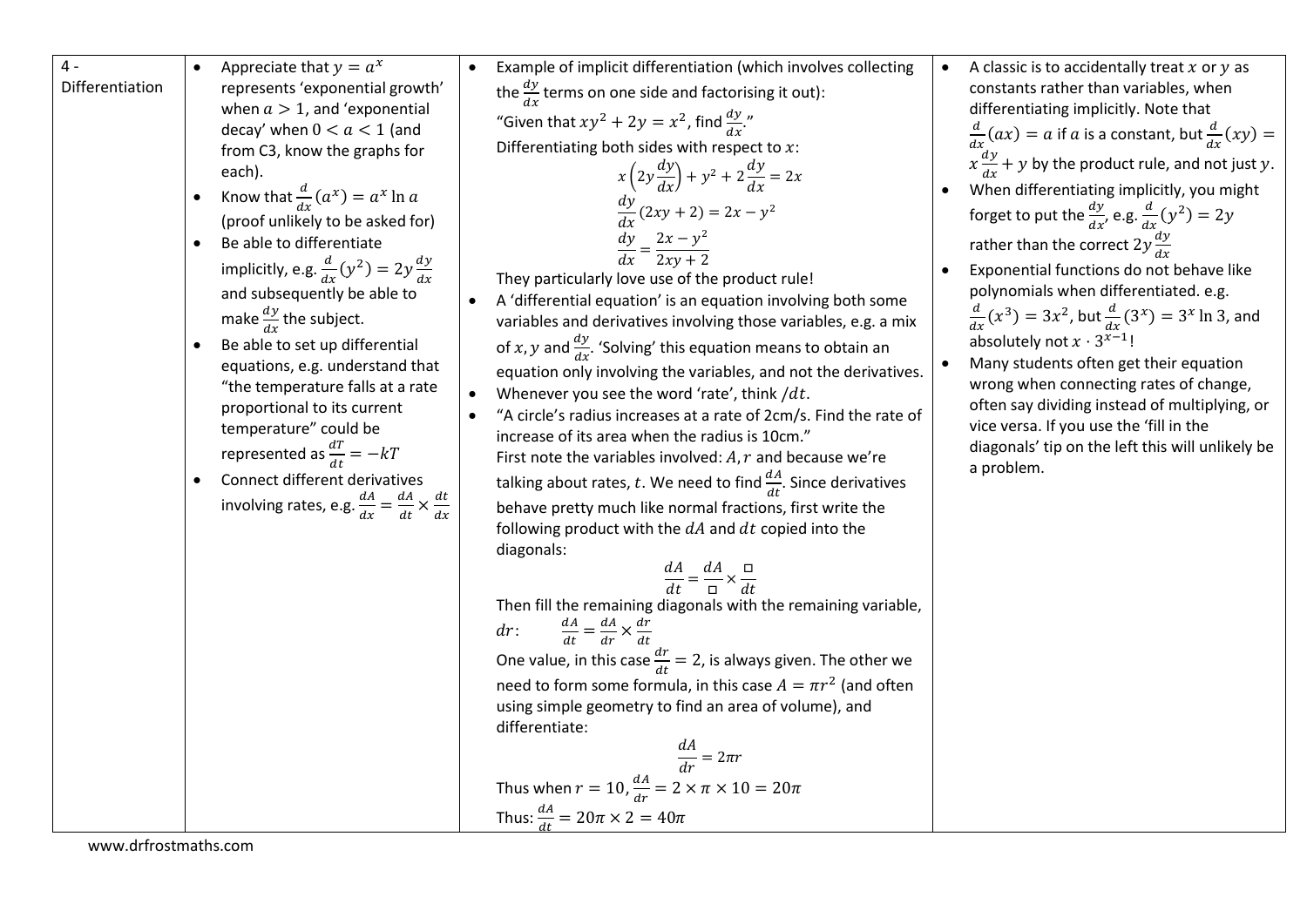| 5 - Vectors | (In rough descending order of how<br>frequently they appear in exams)<br>Find the point of intersection of<br>two lines or prove that two lines<br>do not intersect.<br>Find the angle between two<br>$\bullet$<br>lines.<br>Finding a missing $x/y/z$ value of<br>$\bullet$<br>a point on a line.<br>Find the length of a vector or the<br>distance between two points.<br>Find the nearest point on a line<br>$\bullet$<br>to a point not on the line (often<br>the origin) - note: not in your<br>textbook!<br>Show lines are perpendicular.<br>$\bullet$<br>Show a point lies on a line.<br>$\bullet$<br>Show 3 points are collinear (i.e.<br>$\bullet$<br>lie on the same straight line)<br>Find the area of a rectangle,<br>$\bullet$<br>parallelogram or triangle formed<br>by vectors.<br>Find the equation of a line.<br>$\bullet$<br>Find the reflection of a point in a<br>$\bullet$<br>line.<br>Find the point after going a<br>specific distance in the direction<br>of a given vector. | When you see the $i, j, k$ unit vectors used in an exam<br>$\bullet$<br>question, never actually use this notation yourself: always<br>just write all vectors in conventional column vector form.<br>Almost always draw a suitable diagram. This will be<br>$\bullet$<br>particularly helpful when you need to find the area of some<br>shape (typically the last part of a question).<br>When finding the area of a shape, you can almost always use<br>your answers from previous parts of the questions, including<br>lengths of vectors and angles between two vectors.<br>Remember that area of non-right angled triangle $=\frac{1}{2}ab\sin C$<br>where the angle $C$ appears between the two sides $a$ and $b$ . A<br>parallelogram can be cut in half to form two congruent non-<br>right angled triangles (i.e. multiply by 2).<br>To show 3 points A, B, C are collinear, just show that $AB$ is a<br>multiple of $\overline{BC}$ (i.e. vectors are parallel).<br>"Show $3i + 3j + 2k$ lies on the line with vector equation $r =$<br>$i + 3j + 4k + t(i - k)''$<br>i.e. Show $\begin{pmatrix} 3 \\ 3 \\ 2 \end{pmatrix}$ lies on $\begin{pmatrix} 1+t \\ 3 \\ 4-t \end{pmatrix}$ . Equating $3 = 1 + t$ to $t = 2$ .<br>Then $4 - t = 4 - 2 = 2$ , so y and z components are same.<br>"Let $l_1$ : $r = (9i + 13j - 3k) + \lambda(i + 4j - 2k)$<br>$\bullet$<br>Given point A has position vector $4i + 16j - 3k$ and P lies<br>on $l_1$ such that AP is perpendicular to $l_1$ , find P."<br>$l_1:\left(\begin{array}{c}9+\lambda\\13+4\lambda\end{array}\right)$<br>Note that the direction vector of the line, and the vector $\overrightarrow{PA}$<br>are perpendicular. $P$ is just a point on the line so can be<br>タ+ぇ<br>$13 + 4\lambda$<br>for some specific $\lambda$ we need to<br>represented as | When finding the angle between two lines,<br>accidentally using the full vector<br>representation of the line (in your dot<br>product), and not just the direction<br>component, e.g. using  <br>instead of<br>just the correct<br>Making sign errors when subtracting<br>vectors, particularly when subtracting an<br>expression involving a negative. Correctly:<br>$\begin{pmatrix} 1-t \\ -2 \\ 2t-4 \end{pmatrix} = \begin{pmatrix} 1 \\ 2 \end{pmatrix}$<br>Once finding out s and t (or $\mu$ and $\lambda$ ) when<br>solving simultaneous equation to find the<br>intersection of two lines, forgetting to show<br>that these satisfy the remaining equation.<br>Forgetting the square root when finding the<br>magnitude of a vector. |
|-------------|------------------------------------------------------------------------------------------------------------------------------------------------------------------------------------------------------------------------------------------------------------------------------------------------------------------------------------------------------------------------------------------------------------------------------------------------------------------------------------------------------------------------------------------------------------------------------------------------------------------------------------------------------------------------------------------------------------------------------------------------------------------------------------------------------------------------------------------------------------------------------------------------------------------------------------------------------------------------------------------------------|--------------------------------------------------------------------------------------------------------------------------------------------------------------------------------------------------------------------------------------------------------------------------------------------------------------------------------------------------------------------------------------------------------------------------------------------------------------------------------------------------------------------------------------------------------------------------------------------------------------------------------------------------------------------------------------------------------------------------------------------------------------------------------------------------------------------------------------------------------------------------------------------------------------------------------------------------------------------------------------------------------------------------------------------------------------------------------------------------------------------------------------------------------------------------------------------------------------------------------------------------------------------------------------------------------------------------------------------------------------------------------------------------------------------------------------------------------------------------------------------------------------------------------------------------------------------------------------------------------------------------------------------------------------------------------------------------------------------------------------------------------------------------------------------------------------------------|------------------------------------------------------------------------------------------------------------------------------------------------------------------------------------------------------------------------------------------------------------------------------------------------------------------------------------------------------------------------------------------------------------------------------------------------------------------------------------------------------------------------------------------------------------------------------------------------------------------------------------------------------------------------------------------------------------------------------------------------|
|             |                                                                                                                                                                                                                                                                                                                                                                                                                                                                                                                                                                                                                                                                                                                                                                                                                                                                                                                                                                                                      | find.<br>Direction vector of $l_1$ is $\vert$                                                                                                                                                                                                                                                                                                                                                                                                                                                                                                                                                                                                                                                                                                                                                                                                                                                                                                                                                                                                                                                                                                                                                                                                                                                                                                                                                                                                                                                                                                                                                                                                                                                                                                                                                                            |                                                                                                                                                                                                                                                                                                                                                                                                                                                                                                                                                                                                                                                                                                                                                |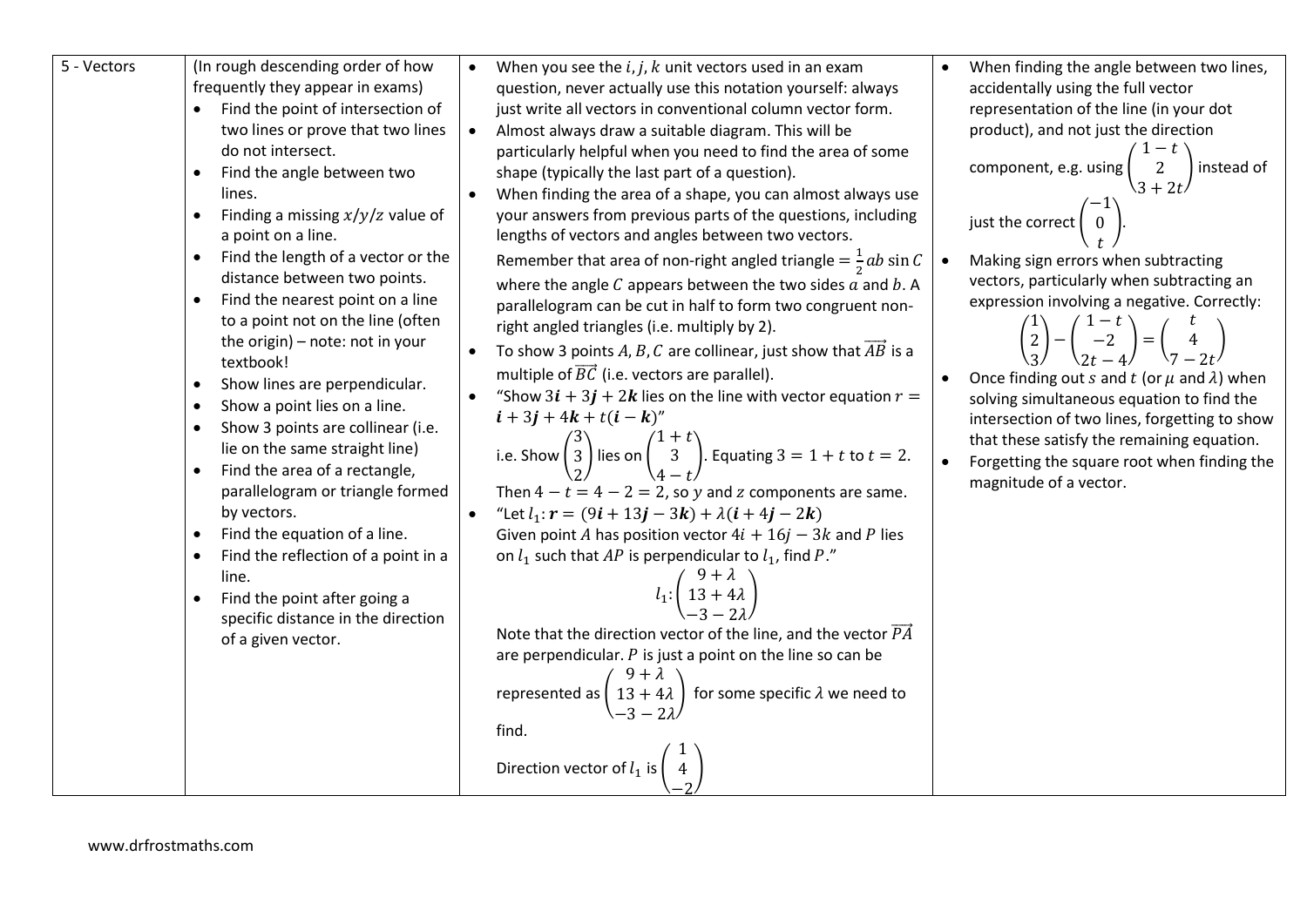|                                                                                                                                                                                                                                                                                                                                                                                                                                                  | $\overrightarrow{PA} = \begin{pmatrix} 4 \\ 16 \\ -3 \end{pmatrix} - \begin{pmatrix} 9+\lambda \\ 13+4\lambda \\ -3-2\lambda \end{pmatrix} = \begin{pmatrix} -5-\lambda \\ 3-4\lambda \\ 2\lambda \end{pmatrix}$<br>Thus: $\begin{pmatrix} -5 - \lambda \\ 3 - 4\lambda \\ 2\lambda \end{pmatrix} \cdot \begin{pmatrix} 1 \\ 4 \\ -2 \end{pmatrix} = 0$<br>$-5 - \lambda + 12 - 16\lambda - 4\lambda = 0$<br>$\lambda = \frac{1}{3}$<br>Thus: $P = \begin{pmatrix} 9 + \frac{1}{3} \\ 13 + 4\left(\frac{1}{3}\right) \\ -3 - 2\left(\frac{1}{3}\right) \end{pmatrix} = \begin{pmatrix} 9\frac{1}{3} \\ 14\frac{1}{3} \\ -3\frac{2}{3} \end{pmatrix}$<br>Suppose we wanted to start from a position vector<br>$\left(\frac{2}{2}\right)$ and wanted to go 10 units in the direction $\left(\frac{0}{2}\right)$ . The key<br>is to convert the direction to a unit vector, because moving<br>by it then means we've moved a distance of 1. Since<br>$\sqrt{1^2 + 0^2 + 3^2} = 2$ , the direction as a unit vector is $\frac{1}{2} \begin{pmatrix} 1 \\ 0 \end{pmatrix}$<br>Thus the new point is $\begin{pmatrix} 2 \\ 2 \\ 2 \end{pmatrix} + 10 \times \frac{1}{2} \begin{pmatrix} 1 \\ 0 \\ 2 \end{pmatrix} = \begin{pmatrix} 7 \\ 2 \\ 47 \end{pmatrix}$ |                                                                                                                                                                                                                                                                                                                                                                                                                                                                                                                                                                           |
|--------------------------------------------------------------------------------------------------------------------------------------------------------------------------------------------------------------------------------------------------------------------------------------------------------------------------------------------------------------------------------------------------------------------------------------------------|-----------------------------------------------------------------------------------------------------------------------------------------------------------------------------------------------------------------------------------------------------------------------------------------------------------------------------------------------------------------------------------------------------------------------------------------------------------------------------------------------------------------------------------------------------------------------------------------------------------------------------------------------------------------------------------------------------------------------------------------------------------------------------------------------------------------------------------------------------------------------------------------------------------------------------------------------------------------------------------------------------------------------------------------------------------------------------------------------------------------------------------------------------------------------------------------------------------------------------------------------------------|---------------------------------------------------------------------------------------------------------------------------------------------------------------------------------------------------------------------------------------------------------------------------------------------------------------------------------------------------------------------------------------------------------------------------------------------------------------------------------------------------------------------------------------------------------------------------|
| 6 - Integration<br>Integrate a large variety of<br>expressions. See the 'integration<br>cheat sheet' overleaf. But by<br>category:<br>Integrating trig<br>$\circ$<br>functions, including<br>reciprocal functions and<br>squared functions<br>$\sin^2 x$ , $\cos^2 x$ , $\sec^2 2x$ ,<br>etc.<br>Integrating by 'reverse<br>$\circ$<br>chain rule' (also known<br>as 'integration by<br>inspection').<br>Integrating by a given<br>substitution. | One often forgotten integration is exponential functions such<br>as $2^x$ . Differentiating has effect of multiplying by ln of the<br>base, and thus integrating divides by it. i.e.<br>$\frac{d}{dx}(2^x) = \ln 2 \cdot 2^x$ $\int 2^x dx = \frac{1}{\ln 2} 2^x + C$<br>Know the two double angle formulae for cos like the back of<br>your hand, for use when integrating $\sin^2 x$ or $\cos^2 x$<br>In general, know your integrals of all the 'trig squares', i.e.<br>$\sin^2 x$ , $\cos^2 x$ , $\tan^2 x$ , $\csc^2 x$ , $\sec^2 x$ , $\cot^2 x$<br>For integration by 'reverse chain rule', always 'consider'<br>some sensible expression to differentiate, then adjust for the<br>factor difference. e.g.<br>$(4-3x)^5 dx$<br>Then your working might be:<br>"Consider $y = (4 - 3x)^6$ . Then                                                                                                                                                                                                                                                                                                                                                                                                                                                    | Where to start!<br>One big problem is just not knowing what<br>method to use to integrate a particular<br>expression. The cheat sheet overleaf should<br>help, as should lots of practice of a variety<br>of expressions!<br>Similarly getting stuck on integration by<br>substitution, because you can't get the<br>whole original expression only in terms of<br>the new variable $(t$ or otherwise).<br>Perhaps the all-time biggest mistake is<br>$\bullet$<br>forgetting to consider the effects of chain<br>rule. e.g. Accidentally doing<br>$\cos 2x dx = \sin 2x$ |

www.drfrostmaths.com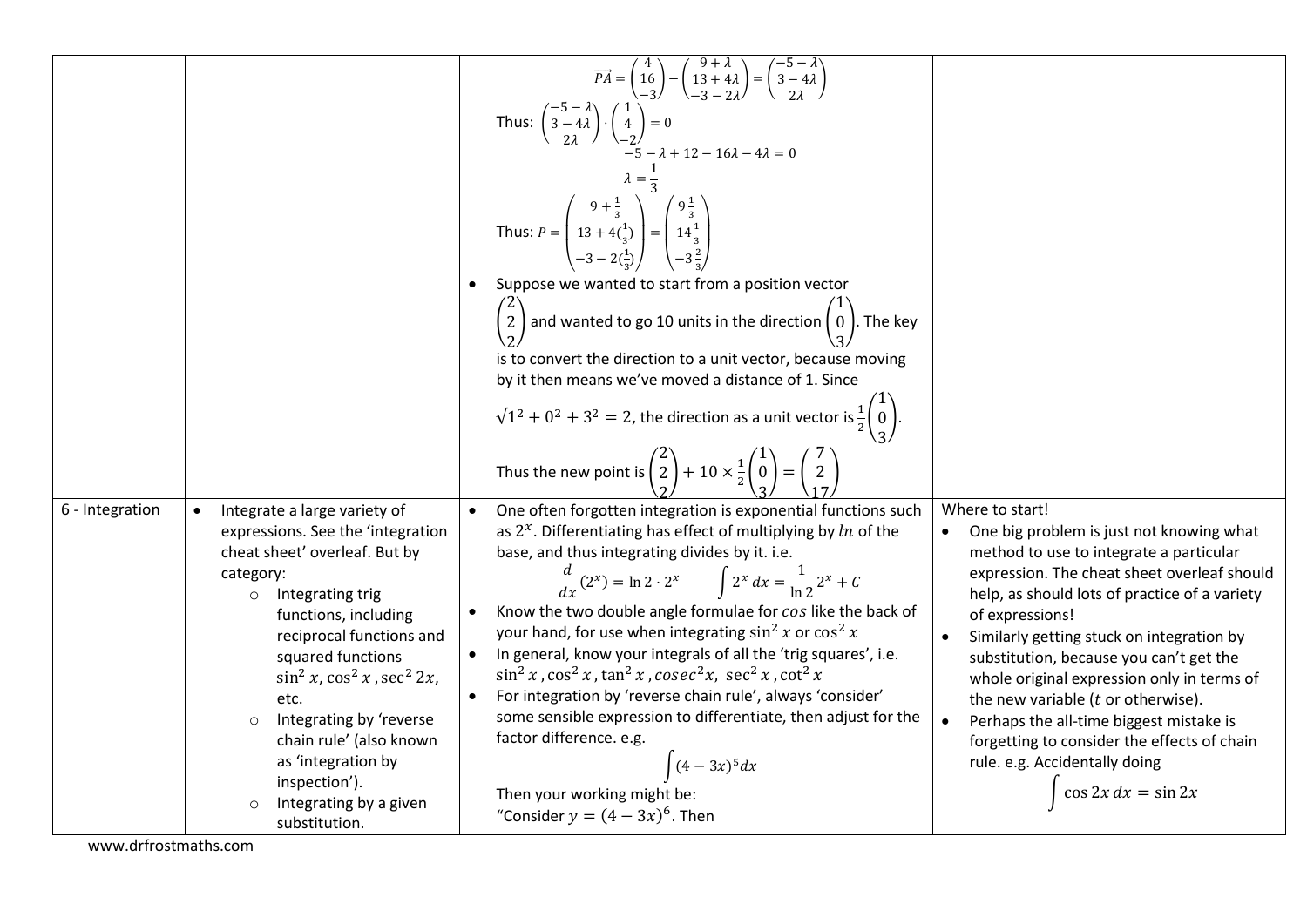- Integration by parts.
- Integrating by use of partial fractions.
- o Integrating top heavy fractions by algebraic division.
- Be able to differentiate parametric equations:

$$
\int y \, dx = \int y \frac{dx}{dt} \, dt
$$

 Calculate volumes of revolution both for normal and parametric equations:

$$
V = \pi \int y^2 dx
$$
  

$$
V = \pi \int y^2 \frac{dx}{dt} dt
$$

- Solve differential equations. e.g.  $\frac{dy}{dx}$  $\frac{dy}{dx} = xy + x$
- Trapezium Rule as per C2, but now with C3/C4 expressions to integrate. You will frequently be asked to compare the actual area and the estimated area using the rule, and the percentage error.
- $\frac{dy}{dx} = 6(4 3x)^5 \times (-3) = -18(4 3x)^5$ ∴  $\int (4-3x)^5 dx = -\frac{1}{16}$  $\frac{1}{18}(4-3x)^6 + C$
- For integration by substitution, the official specification says "Except in the simplest of cases, the substitution will be given."
- Remember that starting with the substitution, say  $u = x^2 +$ 1, it helps to make  $x$  the subject, except in some cases where there's a trigonometric substitution, e.g. if  $u = \sin x + 1$ , but  $\sin x$  appears in the expression to integrate, then we might make  $\sin x$  the subject instead.

Differentiate and make  $dx$  the subject also, then ensure original expression is only in terms of new variable.

- Don't feel as if you need to memorise a separate formula for <u>parametric</u> volumes of revolution, since  $dx = \frac{dx}{dt}$  $\frac{dx}{dt}dt$  clearly by the fact that the  $dt$ 's cancel.
- You have to **change the limits** whenever you do either of: (a) parametric integration or (b) integration by substitution, because you're integrating in terms of a new variable.
- This is more use for STEP, but remember that  $\int_b^a f(x) dx =$
- $-\int_a^b f(x)$  $\int_{a}^{\infty} f(x)$ , useful when the limits are the wrong way round.
- You can tidy things up sometimes using  $-\int -f(x)dx =$  $+ \int f(x) dx$ , since the -1 can be factored out the integral.
- For integration by parts, if you ever have to IBP twice, write the second integral as a separate result first before substituting it in after. This is to avoid sign errors and keep things tidy. e.g. Workings might be:

$$
\int x^2 \cos x \, dx
$$
  
\n
$$
u = x^2 \frac{dv}{dx} = \cos x
$$
  
\n
$$
\frac{du}{dx} = 2x \quad v = \sin x
$$
  
\n
$$
\int x^2 \cos x \, dx = x^2 \sin x - \int 2x \sin x \, dx
$$
  
\n"For  $\int 2x \sin x \, dx$ ."

 Sign errors when integrating/differentiating trig functions. Other than sin and cos, be careful about cot/cosec:

$$
\frac{d}{dx}(\cot x) = -\csc^2 x
$$
  
thus  $\int \csc^2 x \, dx = -\cot x + C$ 

- A common one: Forgetting about the chain rule when integrating expressions of the form  $(a + bx)^c$ , see  $\int (4 - 3x)^5 dx$ example.
- Remember that constants differentiate to nothing, i.e.  $\frac{d}{dx}(\pi^2) = 0$  not  $2\pi!$
- Similarly  $\ln c$  is a constant.  $x \ln 2$  would differentiate to ln 2.
- If  $u^2 = x + 1$  is the substitution, you're doing unnecessary work if you then square root. Differentiating implicitly:

$$
2u\frac{du}{dx} = 1
$$
  
dx = 2u du

This is much much tidier!

• Forgetting to change your limits for either parametric integration or integration by substitution!

But note that in integration by substitution, once you've changed back to the original variable (probably  $x$ ), you should use the original limits.

 Don't try and use integration by parts if you can use 'integration by inspection'.

e.g. For  $\int x e^{x^2}$ , then integration by parts would lead to a dead end.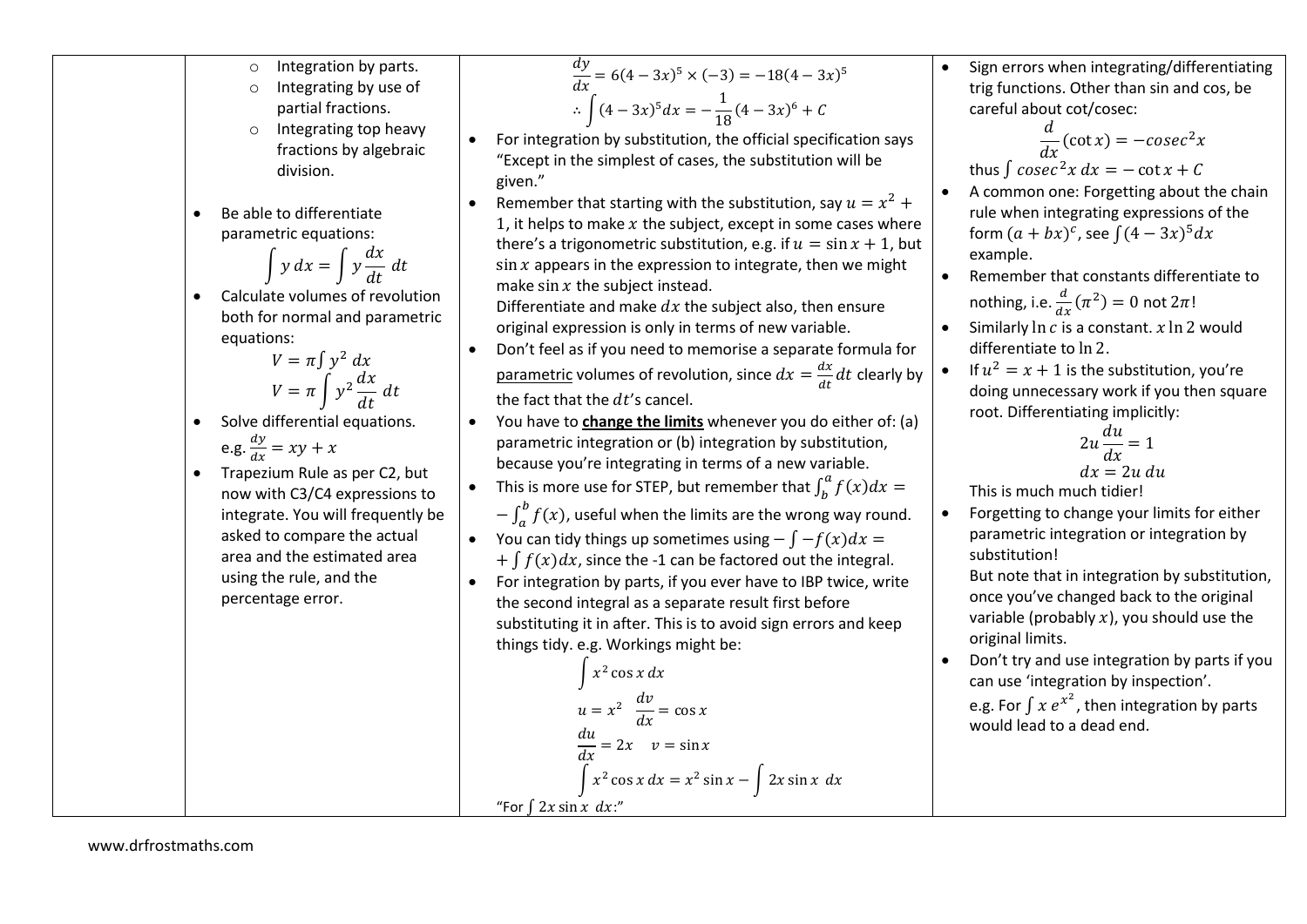$$
u = 2x \frac{dv}{dx} = \sin x
$$
  
\n
$$
\frac{du}{dx} = 2 \quad v = -\cos x
$$
  
\n
$$
\frac{dx}{dx} = 2 \quad v = -\cos x
$$
  
\n
$$
\int 2x \sin x \, dx = -2x \cos x - \int -2 \cos x \, dx
$$
  
\n
$$
= -2x \cos x + \int 2 \cos x \, dx
$$
  
\n
$$
= -2x \cos x + 2 \sin x
$$
  
\n
$$
\therefore \int x^2 \cos x \, dx = x^2 \sin x - (-2x \cos x + 2 \sin x)
$$
  
\nNote the die double negative tidiying up trick towards the end.  
\nNote the rule double negative tidiying up trick towards the end.  
\n  
\n**EXECUTE:** Note that the value of the *x* is  $\frac{dy}{dx} = xy + y$ , then you need the *y* (or  
\n*x*th  
\n**EXECUTE:** What is  $\frac{dy}{dx} = xy + y$ , then you need the *y* (or  
\n*y*th  
\n**EXECUTE:** What is  $\frac{dy}{dx} = xy + y$ , then you need the *y* (or  
\n*y*th  
\n**EXECUTE:** What is  $\frac{dy}{dx} = \frac{2}{x}x + x + C$  and  $\frac{dy}{dx} = x + 1$   
\n
$$
\int \frac{1}{y} \, dy = \int x + 1 \, dx
$$
  
\n
$$
\int \frac{1}{y} \, dy = \int x + 1 \, dx
$$
  
\n
$$
\int \frac{1}{y} \, dy = \int x + 1 \, dx
$$
  
\n
$$
\int \frac{1}{y} \, dy = \int x + 1 \, dx
$$
  
\n
$$
\int \frac{1}{y} \, dy = \int x + 1 \, dx
$$
  
\n
$$
\int \frac{1}{y} \, dy = \int x + 1 \, dx
$$
  
\n
$$
\int \frac{1}{y} \, dy = \int x + 1 \, dx
$$
  
\n
$$
\int \sin \sin \left( \sin \theta \right) \, dx = \sin \theta \quad \text{for } \theta \text{ is } \tan \theta \text{ is } x +
$$